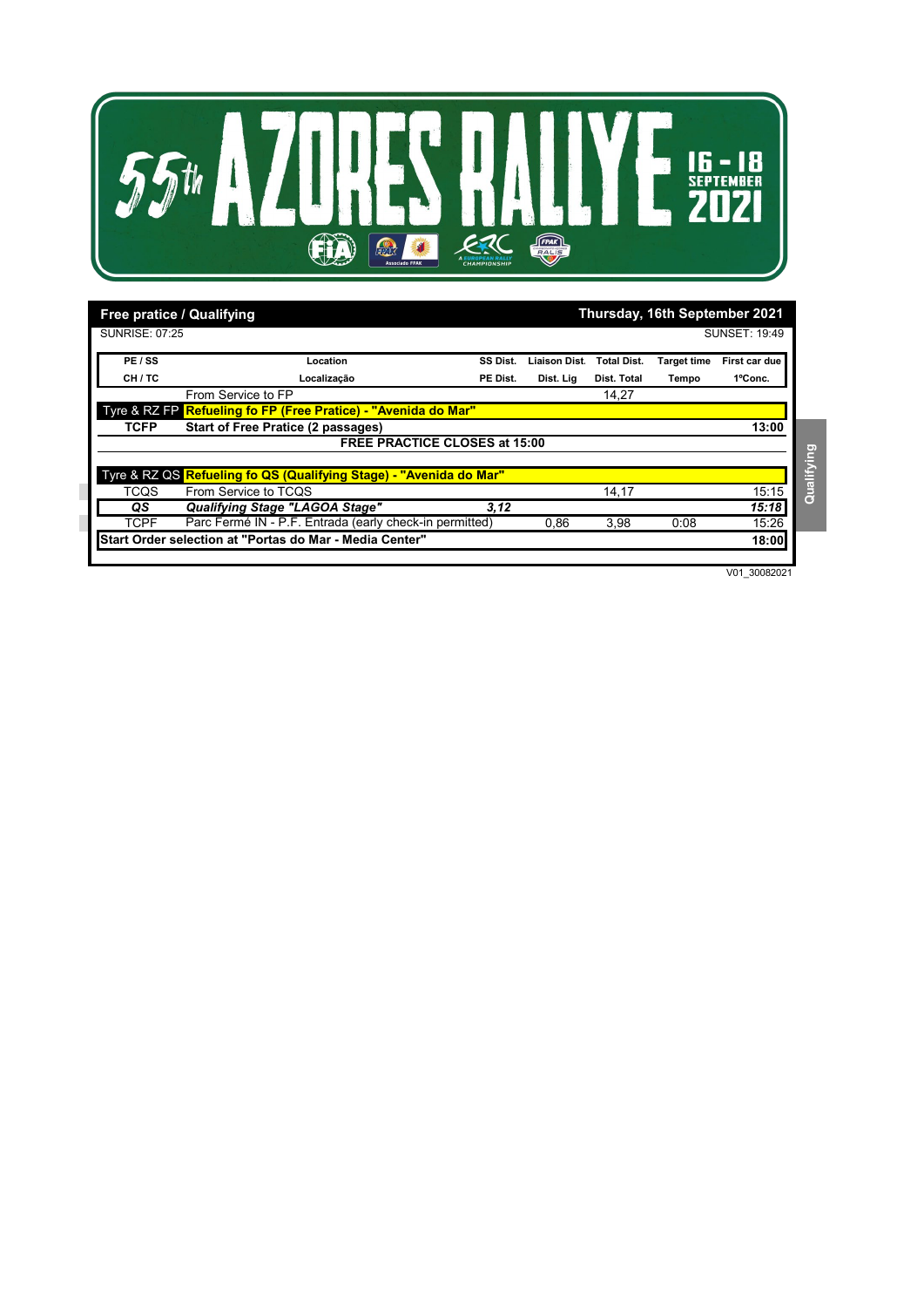

| LEG 1 - Sections 1 & 2<br><b>SUNRISE: 07:26</b> |                                                                                  |          |                          |             |                    | Friday, 17th September 2021<br><b>SUNSET: 19:47</b> |                  |
|-------------------------------------------------|----------------------------------------------------------------------------------|----------|--------------------------|-------------|--------------------|-----------------------------------------------------|------------------|
| PE / SS                                         | Location                                                                         | SS Dist. | Liaison Dist Total Dist. |             | <b>Target time</b> | First car due                                       |                  |
| CH/TC                                           | Localização                                                                      | PE Dist. | Dist. Lig                | Dist. Total | Tempo              | 1°Conc.                                             |                  |
| $\pmb{0}$                                       | Service - OUT - RALLY START                                                      |          |                          |             |                    | 08:30                                               |                  |
|                                                 | Refueling & Tyre Marking - "Avenida do Mar"                                      |          | 2,19                     | 2,19        |                    |                                                     |                  |
| RZ <sub>1</sub>                                 | Distance to next refueling (Remote)                                              | 24,03    | 58,79                    | 82,82       |                    |                                                     |                  |
| 1                                               | EF Caminho do Toco da Ginja                                                      |          | 49,75                    | 49,75       | 1:00               | 09:30                                               |                  |
| PE/SS1                                          | <b>GRAMINHAIS - 1</b><br>G91% A9%                                                | 24,03    |                          |             |                    | 09:33                                               |                  |
|                                                 | <b>Remote Refueling - Nordeste</b>                                               |          | 11,23                    | 35,26       |                    |                                                     | Section 1        |
| RZ <sub>2</sub>                                 | Distance to next refueling                                                       | 37,85    | 64,60                    | 102,45      |                    |                                                     |                  |
| 2                                               | ER 1-2 Caminho da Tronqueira                                                     |          | 11,98                    | 36,01       | 0:45               | 10:18                                               |                  |
| PE/SS <sub>2</sub>                              | <b>TRONQUEIRA - 1</b><br>G96% A4%                                                | 21,89    |                          |             |                    | 10:21                                               |                  |
| 3                                               | Caminho Sanguinhal CS-5                                                          |          | 25,44                    | 47,33       | 1:00               | 11:21                                               |                  |
| PE/SS3                                          | LAGOA DE SÃO BRÁS<br>G86% A14%                                                   | 15,96    |                          |             |                    | 11:24                                               |                  |
| 3A                                              | Regroup & Technical zone - IN / Reagrup. Entrada                                 |          | 38,41                    | 54,37       | 1:10               | 12:34                                               |                  |
| 3B                                              | Regroup OUT - Service IN / Reagrup. Saída - Assist. entrada                      |          |                          |             | 0:40               | 13:14                                               |                  |
|                                                 | Service - A / Assistência (Ponta Delgada)                                        | 61,88    | 125,58                   | 187,46      | 0:30               |                                                     |                  |
| 3C                                              | Service - OUT / Assistência - Saída                                              |          |                          |             |                    | 13:44                                               |                  |
| RZ <sub>3</sub>                                 | Refueling & Tyre Marking - "Avenida do Mar"                                      |          | 2,19                     | 2,19        |                    |                                                     |                  |
|                                                 | Distance to next refueling (Remote)                                              | 24,03    | 58,79                    | 82,82       |                    |                                                     |                  |
| 4                                               | EF Caminho do Toco da Ginja                                                      |          | 49,75                    | 49,75       | 1:00               | 14:44                                               |                  |
| PE/SS4                                          | <b>GRAMINHAIS - 2</b><br>G91% A9%                                                | 24,03    |                          |             |                    | 14:47                                               |                  |
| RZ4                                             | <b>Remote Refueling - Nordeste</b>                                               |          | 11,23                    | 35,26       |                    |                                                     |                  |
|                                                 | Distance to next refueling (Only day after)                                      | 25,99    | 65,56                    | 91,55       |                    |                                                     | <b>Section 2</b> |
| 5                                               | ER 1-2 Caminho da Tronqueira                                                     |          | 11,98                    | 36,01       | 0:45               | 15:32                                               |                  |
| PE/SS 5                                         | <b>TRONQUEIRA - 2</b><br>G96% A4%                                                | 21,89    |                          |             |                    | 15:35                                               |                  |
| 6                                               | <b>Marques Britas</b>                                                            |          | 44,28                    | 66,17       | 1:30               | 17:05                                               |                  |
| PE/SSS 6                                        | <b>GRUPO MARQUES - 1</b><br>G100% A0%                                            | 4,10     |                          |             |                    | 17:15                                               |                  |
| 6A                                              | Parc Fermé & Technical zone - IN                                                 |          | 20,53                    | 24,63       | 0:35               | 17:50                                               |                  |
| 6B                                              | Parc Fermé OUT - Flexi Service IN                                                |          |                          | min.        | 0:10               | 18:00                                               |                  |
|                                                 | Flexi Service - B / Assistência - (Ponta Delgada)                                | 50,02    | 126,54                   | 176,56      | 0:45               |                                                     |                  |
| 6C                                              | Flexi Service OUT (early check-in permitted)                                     |          |                          |             |                    | 18:45                                               |                  |
| 6D                                              | Parc Fermé IN (early check-in permitted)                                         |          | 1,04                     | 1,04        | 0:08               | 18:53                                               |                  |
|                                                 | Ponta Delgada - Praça 5 de Outubro                                               |          |                          |             |                    |                                                     |                  |
|                                                 | All cars (except re-starting crews) must be returned to Parc Fermé no later then |          |                          |             |                    |                                                     |                  |
|                                                 | Todos os carros (excepto reentradas) devem retornar ao P. Fechado até ás         |          |                          |             |                    | 22:00                                               |                  |
|                                                 |                                                                                  |          |                          |             |                    |                                                     |                  |
|                                                 | <b>Friday totals</b>                                                             | 111,90   | 252,12                   | 364,02      |                    |                                                     |                  |

V01\_30082021